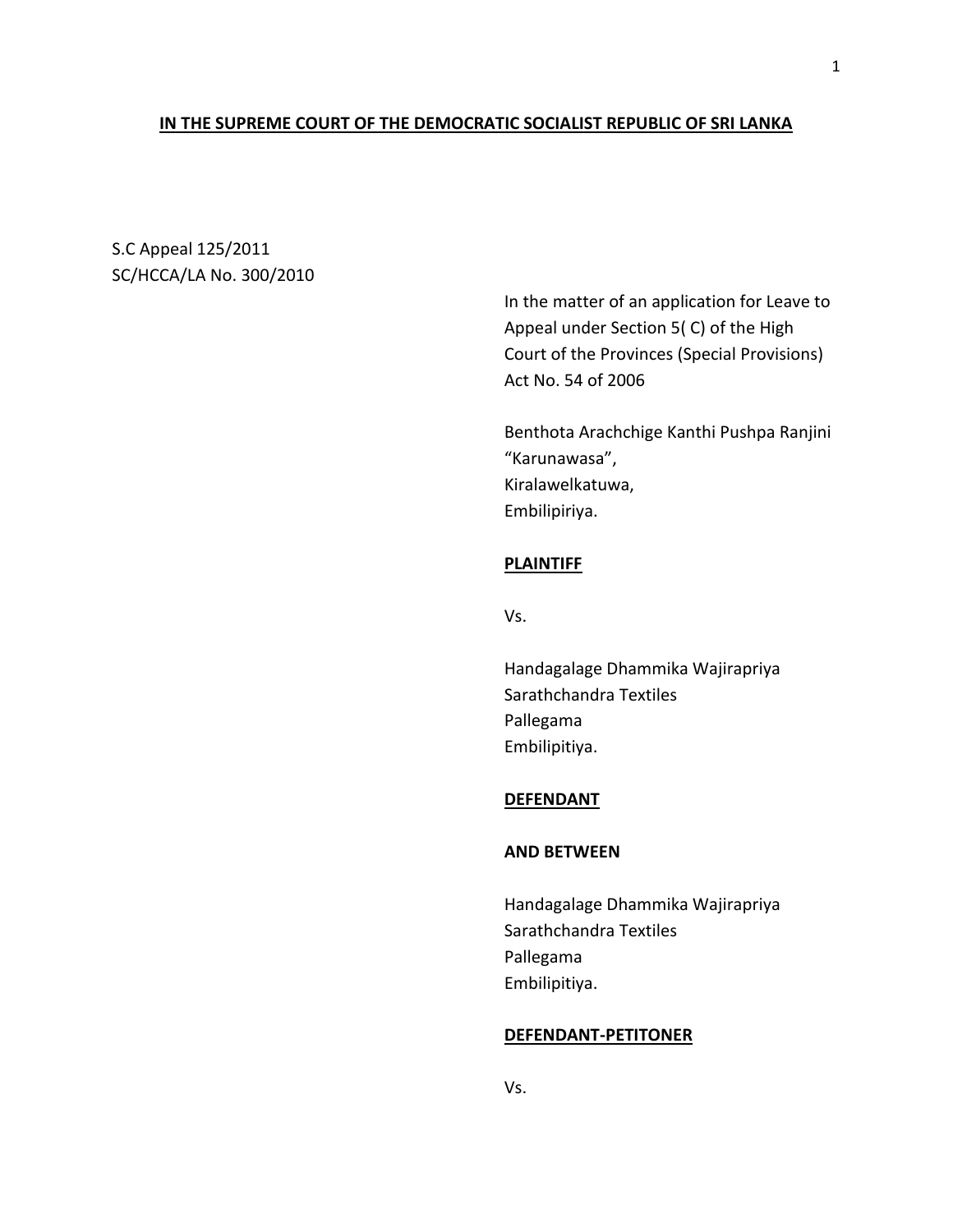Benthota Arachchige Kanthi Pushpa Ranjini "Karunawasa", Kiralawelkatuwa, Embilipiriya.

## **PLAINTIFF-RESPONDENT**

### **AND NOW BETWEEN**

Handagalage Dhammika Wajirapriya Sarathchandra Textiles Pallegama Embilipitiya.

#### **DEFENDANT-PETITIONER-APPELLANT**

Vs

Benthota Arachchige Kanthi Pushpa Ranjini "Karunawasa", Kiralawelkatuwa, Embilipiriya.

### **PLAINTIFF-RESPONDENT-RESPONDENT**

**BEFORE:** S.E. Wanasundara P.C., J.

B. P. Aluwihare P.C., J. &

Anil Gooneratne J.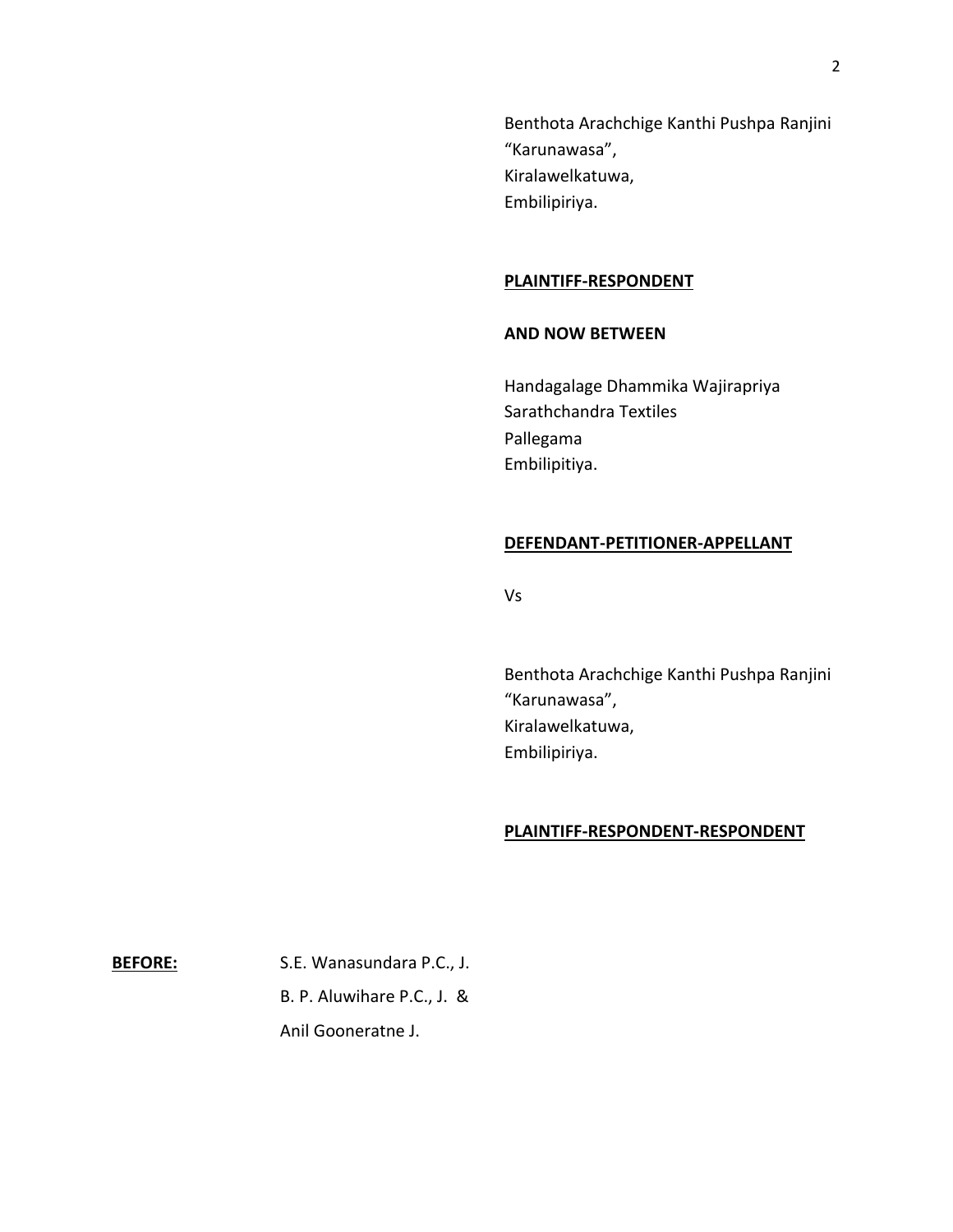## **COUNSEL:** Manohara de Silva P.C. with Avindra Wijesurendra For the Defendant-Petitioner-Appellant

Harsha Soza P.C., with Upendra Walgampaya for the Plaintiff-Respondent-Respondent

## **WRITTEN SUBMISSIONS TENDERED ON:**

| 28.10.2011 (by the Appellant)  |
|--------------------------------|
| 11.11.2011 (by the Respondent) |

**ARGUED ON:** 14.09.2015

**DECIDED ON:** 02.12.2015

#### **GOONERATNE J.**

This was an action filed in the District Court of Embilipitiya for a declaration of title and eviction/damages against Defendant-Petitioner-Appellant from the land described in the schedule to the plaint. Defendant-Petitioner-Appellant by his answer has made a claim in reconvention. It is pleaded inter alia in the answer that a cause of action has accrued to the Defendant to claim for a declaration of title to the same land in question. In paragraph 12 of the answer it is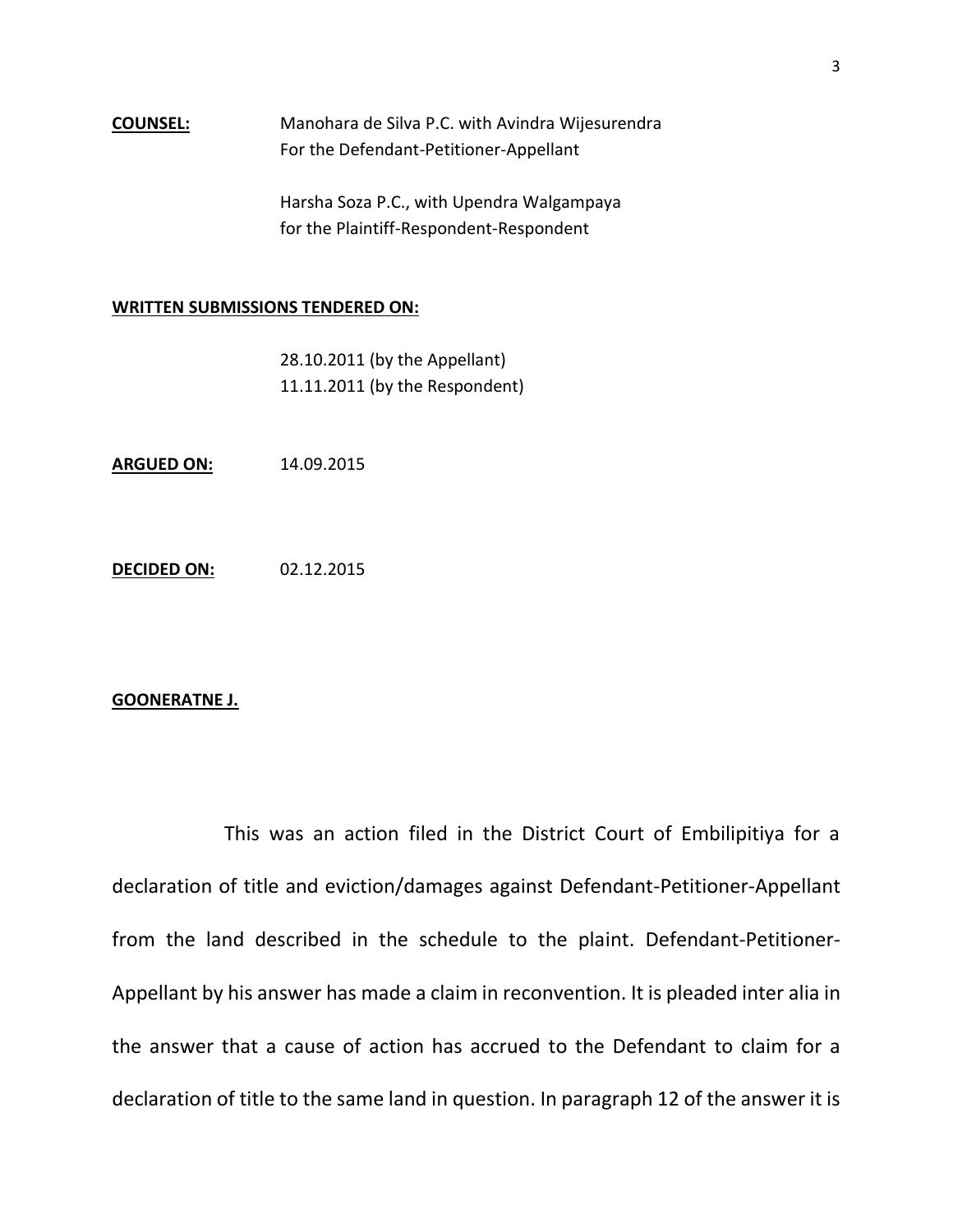pleaded that the sums of money referred to therein are also claimed by the Defendant for improvements, and as such would be entitled to retain the land in question until satisfaction of the said sum.

The land in question is in extent of about 30 perches as described in the schedule to the plaint. In the plaint (paragraph 4) it is pleaded that Plaintiff-Respondent-Respondent obtained a loan from the Defendant-Petitioner-Appellant keeping as security the land described above on a promissory deed bearing No. 1122 of 11.12.1990 marked as 'X', which deed is annexed to the plaint. The deed 'X', indicates that having kept the land in question as security the Plaintiff-Respondent-Respondent obtained a loan of Rs. 150,000/- from the Defendant-Petitioner-Appellant. It is apparent that Clause 3 of 'X' refer to the position that if the amount stated in deed 'X' is not paid in the manner described in the said deed, the land described above, possession, ownership and all rights would pass to the Defendant-Petitioner-Appellant. The relevant clause and condition in deed 'X' had not been fulfilled by the Plaintiff.

In this appeal learned President's Counsel on either side raised an interesting point of law. i.e despite non-fulfillment of the said conditions by the plaintiff, does legal title to the property in dispute vest in the Defendant-Petitioner-Appellant? It is the position of the Plaintiff-Respondent-Respondent that the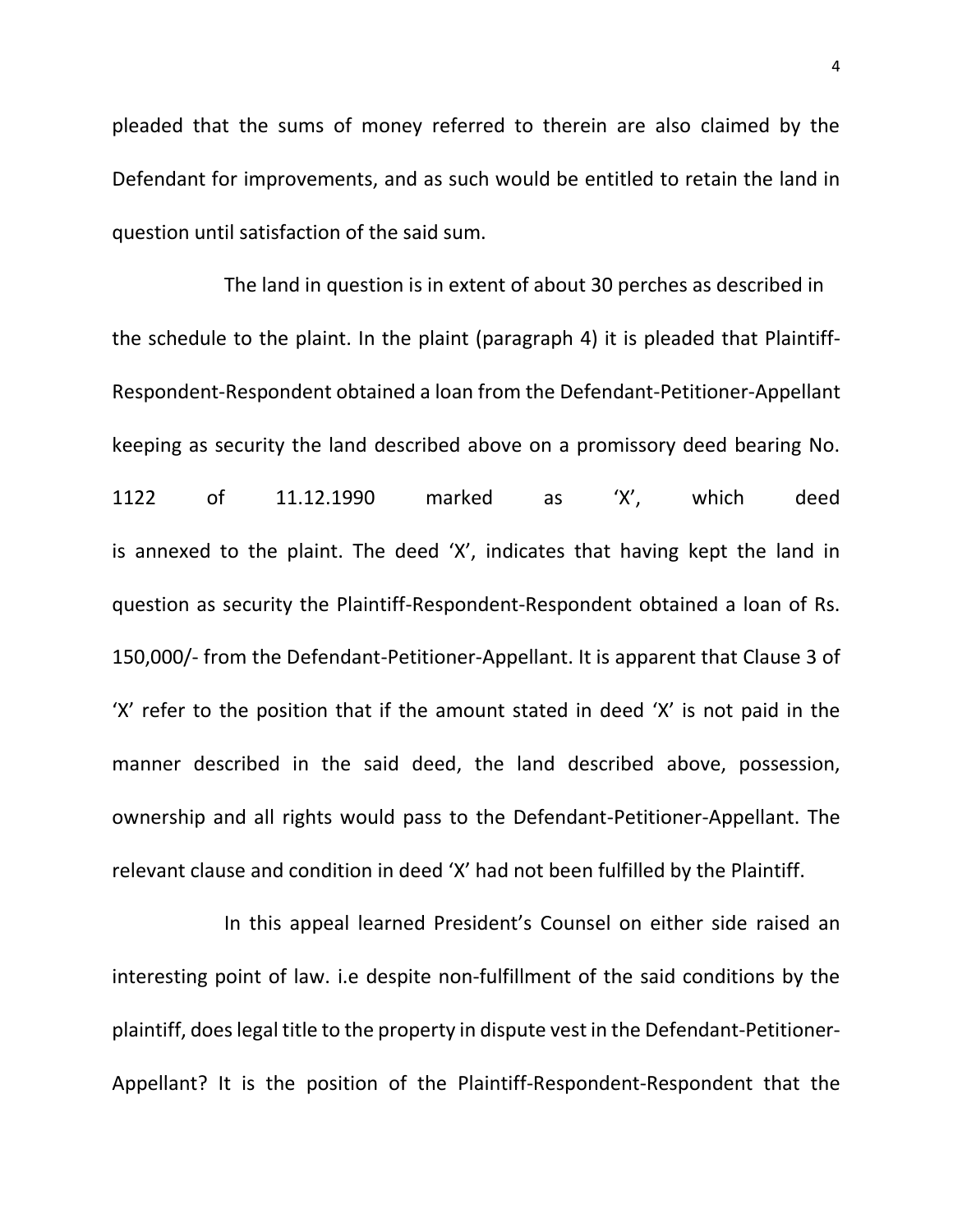Defendant-Petitioner-Appellant would be entitled only for possession of the property as per deed 'X' and that legal title does not vest in the Appellant. The facts presented to this court would reveal that the money due to the Defendant-Petitioner-Appellant had not been paid by the Plaintiff within the prescribed period.

Three preliminary issues were raised before the Learned District Judge, which had been tried by the District Judge based only on written submissions of parties. Learned District Judge by his order of 03.02.2010 held with the Plaintiff-Respondent-Respondent, and answered the said issues against the Defendant-Petitioner-Appellant. Being aggrieved by the above order, Defendant-Petitioner-Appellant, filed a Leave to Appeal application in the High Court, but leave was refused by the High Court, and the High Court affirmed the order of the learned District Judge on 31.08.2010. This court on 16.09.2011 granted Leave to Appeal on questions of law set out in paragraph 20 of the petition dated 13.09.2010. The said questions are as follows:

- (a) The said order is contrary to law and against the weight of evidence.
- (b) The High Court erred by holding that title of the subject matter of this action cannot be conveyed in terms of the terms and conditions of Promissory Deed No. 1122 to the Defendant-Petitioner-Petitioner as the Plaintiff-Respondent-Respondent "has not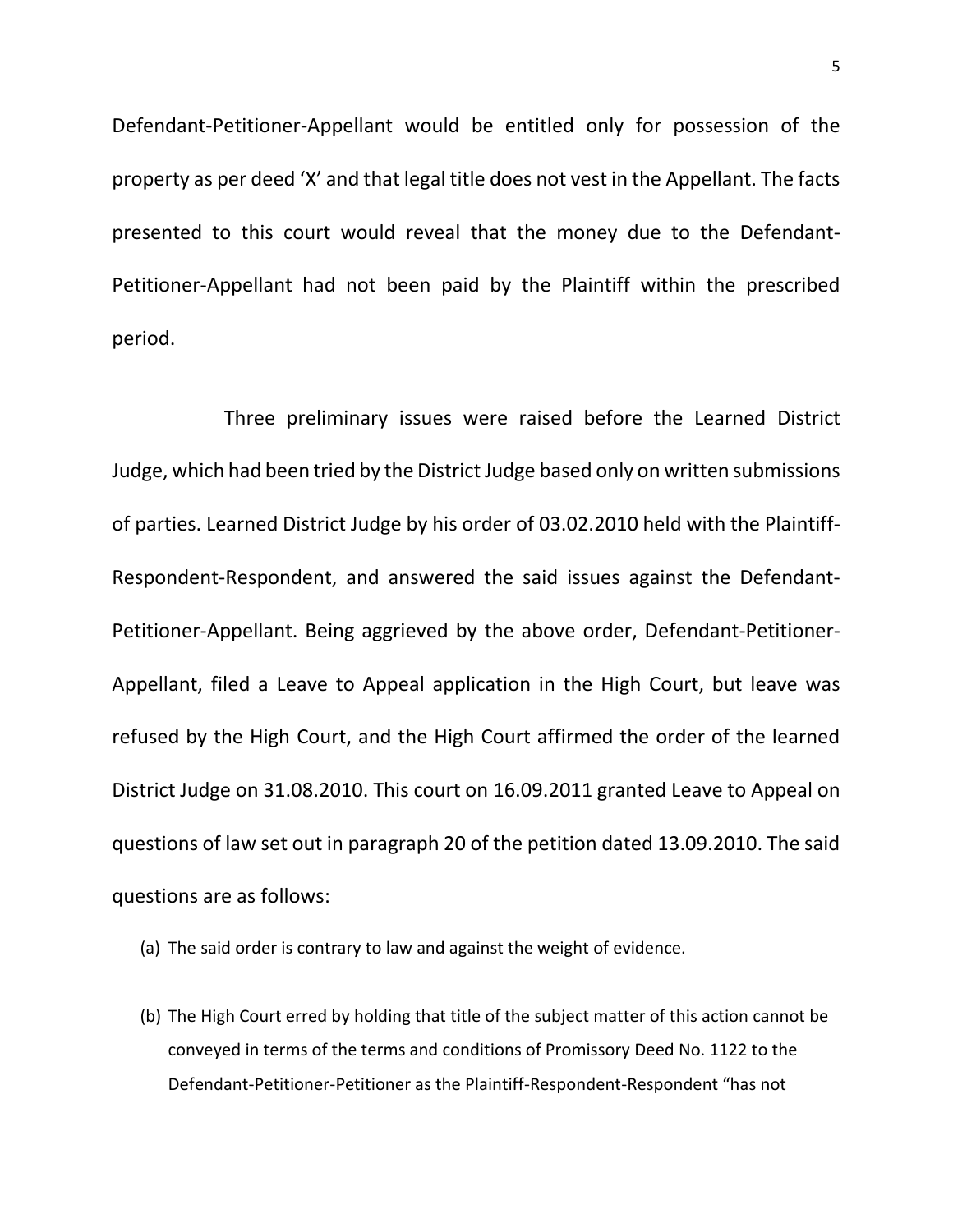executed a Deed of Transfer in terms of Section 02 of the Prevention of Frauds Ordinance",

- (c) The High Court erred by failing to properly consider the application of Section 115 of the Evidence Ordinance,
- (d) The High Court erred by holding that the Plaintiff-Respondent-Respondent was not estopped from maintaining this action as pleaded by the Defendant-Petitioner-Petitioner,
- (e) The High Court erred by holding that if issue Nos. 11, 12 and 13 are answered in favour of the Defendant-Petitioner-Petitioner, his claim in reconvention would remain un adjudicated, whereas issue No. 13 states "if the issues 11 and 12 above are answered as "yes" is the defendant entitled to obtain any of one of the reliefs prayed for in paragraphs (a), (b), (d) and (f) in the prayer to the answer?
- (f) The High Court erred by holding that it is unable to come to a decision on the admissions alone without hearing evidence led with regard to the terms and conditions of the Promissory Deed.
- (g) The High Court and the District Court erred in failing to answer issue No. 11 in favour of the Defendant-Petitioner-Petitioner notwithstanding the fact that the Plaintiff had admitted the terms and conditions of the Promissory Deed 'X', including Clause 04 and 06 of the deed wherein it is stated that upon non-payment of the sums set out therein, the right, title and interest of the land would vest in the Defendant, and also by the admission No. 5 by which it was admitted by the parties that the monies has under the promissory deed has not been paid by the Plaintiff to the Defendant,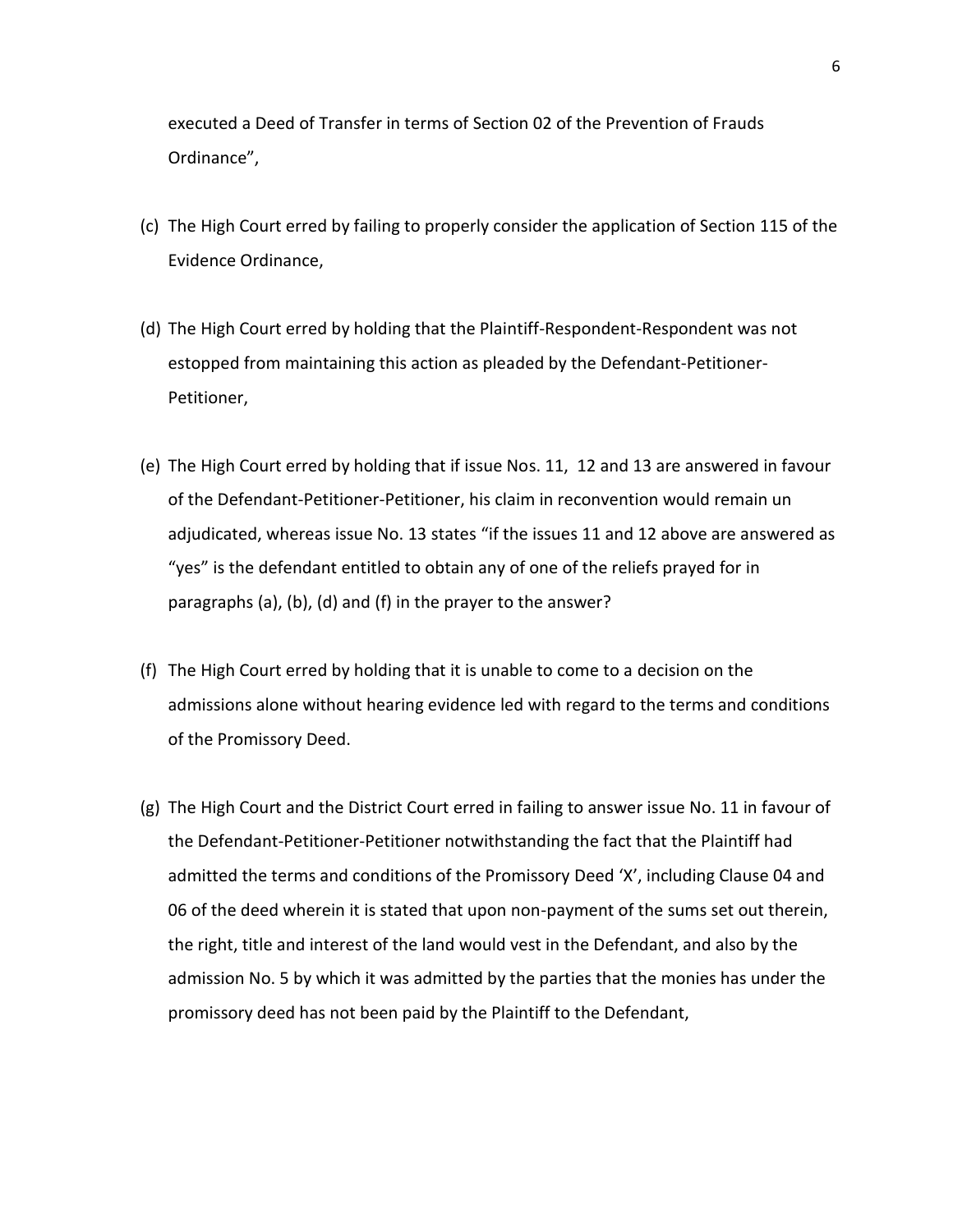- (h) The High Court erred by holding that the action of the Plaintiff-Respondent-Respondent was a rei vindicatio action and therefore the period of prescription has not lapsed. However in terms of the admissions recorded at the trial (vide paragraph 11 above), the cause of action, if at all, accrued on the Plaintiff-Respondent-Respondent on 27.11.2000 and an action to set aside a notarially executed document must be filed within 3 years from the date the cause of action arose.
- (i) The High Court erred in not identifying the difference between prescription of the land and prescription of the action,
- (j) The High Court erred by not applying Section 10 of the Prescription Ordinance,
- (k) The High Court erred in holding that the Plaintiff's action was not prescribed within 03 years (from the date of the Deed or within 03 years from 27.11.2000) in terms of Section 10 of the Prescription Ordinance,
- (l) The High Court erred by holding that the Defendant-Petitioner-Petitioner has failed to prove that the action of the Plaintiff is prescribed.

In the District Court parties recorded 5 admissions and raised about 21 issues, and issue Nos. 11, 12 & 13 were raised as preliminary issues, as being issues of law. It is important even for this court to consider the initial steps that took place in the original court. In a gist the corpus, Promissory Deed 'X' and its conditions are admitted. Further paras 7 & 8 of the plaint were also admitted. The said paragraphs refer to the fact that possession was handed over to the Defendant-Petitioner-Appellant from the date of executing deed 'X' i.e 11.12.1999. It is averred in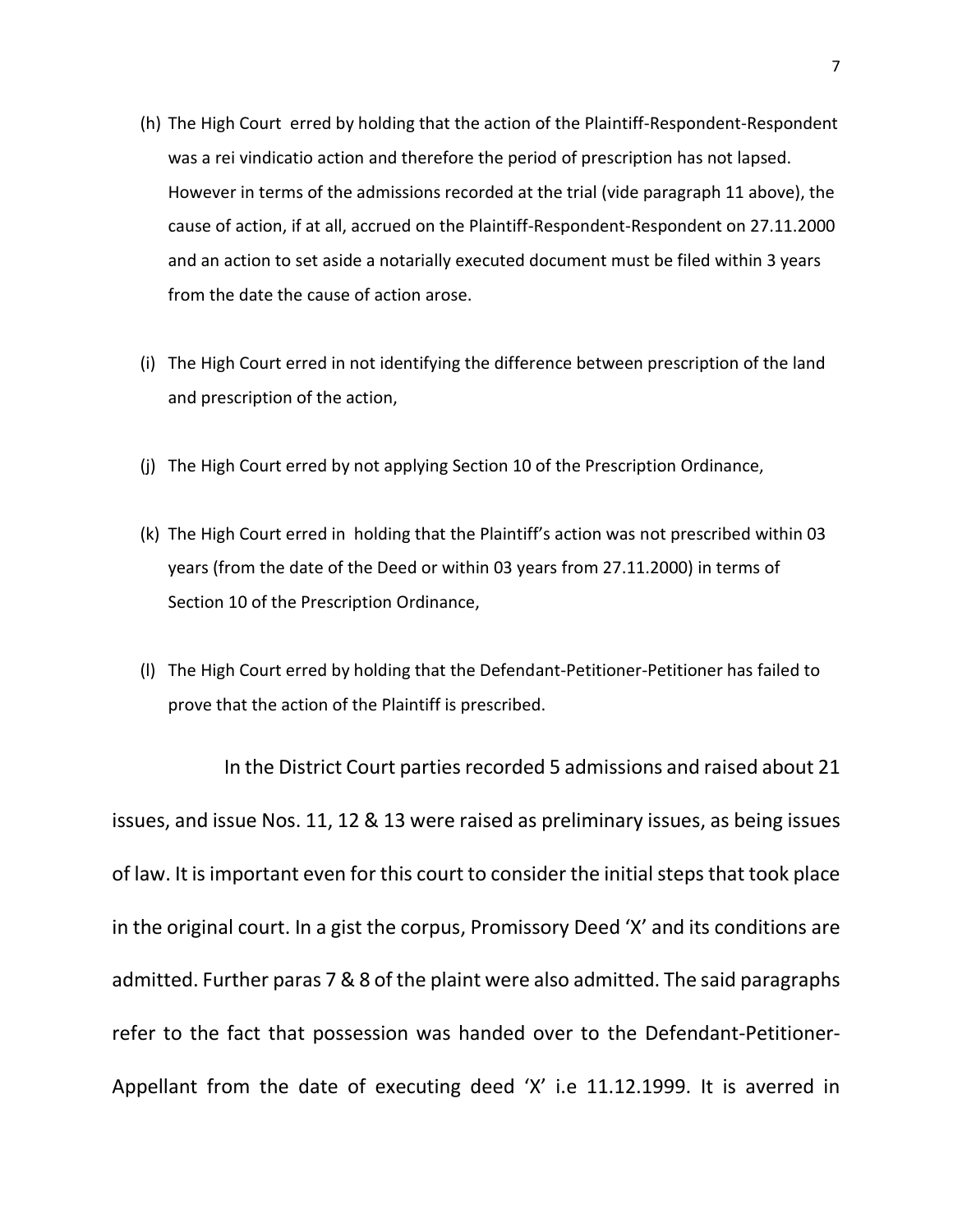paragraph 8 of the plaint that the Plaintiff-Respondent-Respondent failed to repay the principal sum of Rs. 150,000/- due to the Defendant and the interests due on same within 12 months as from 11.12.1999.

The issues that were tried in the original court are as follows:

- (a) Based on the admissions recorded, can the Plaintiff have and maintain this action?
- (b) Is the action of the Plaintiff prima facie prescribed?
- (c) If (a) & (b) above are answered in the affirmative is the Defendant entitled to obtain the relied prayed for in sub paragraphs (a), (b), (d) & (f) of the prayer to the answer. ((a) is for dismissal, (b) declaration of title in favour of Defendant (d) retention of land and buildings (improvements) till amounts reflected in prayer (d) is paid. (f) such other and further relief as deemed by court)

The learned District Judge held in favour of the Plaintiff-Respondent-

Respondent. Having tried the preliminary issues as issues of law, the learned District Judge also observed that although parties have admitted the several conditions in deed 'X', parties were at variance as to what is really meant by those conditions or its meaning "අර්ථය කුමක්ද"? (folio 78 & pg. 57). At folio 79 and pg. 8 of the learned District Judge's judgment I find in its first paragraph that the trial Judge having on his own posed several questions connecting deed 'X', observes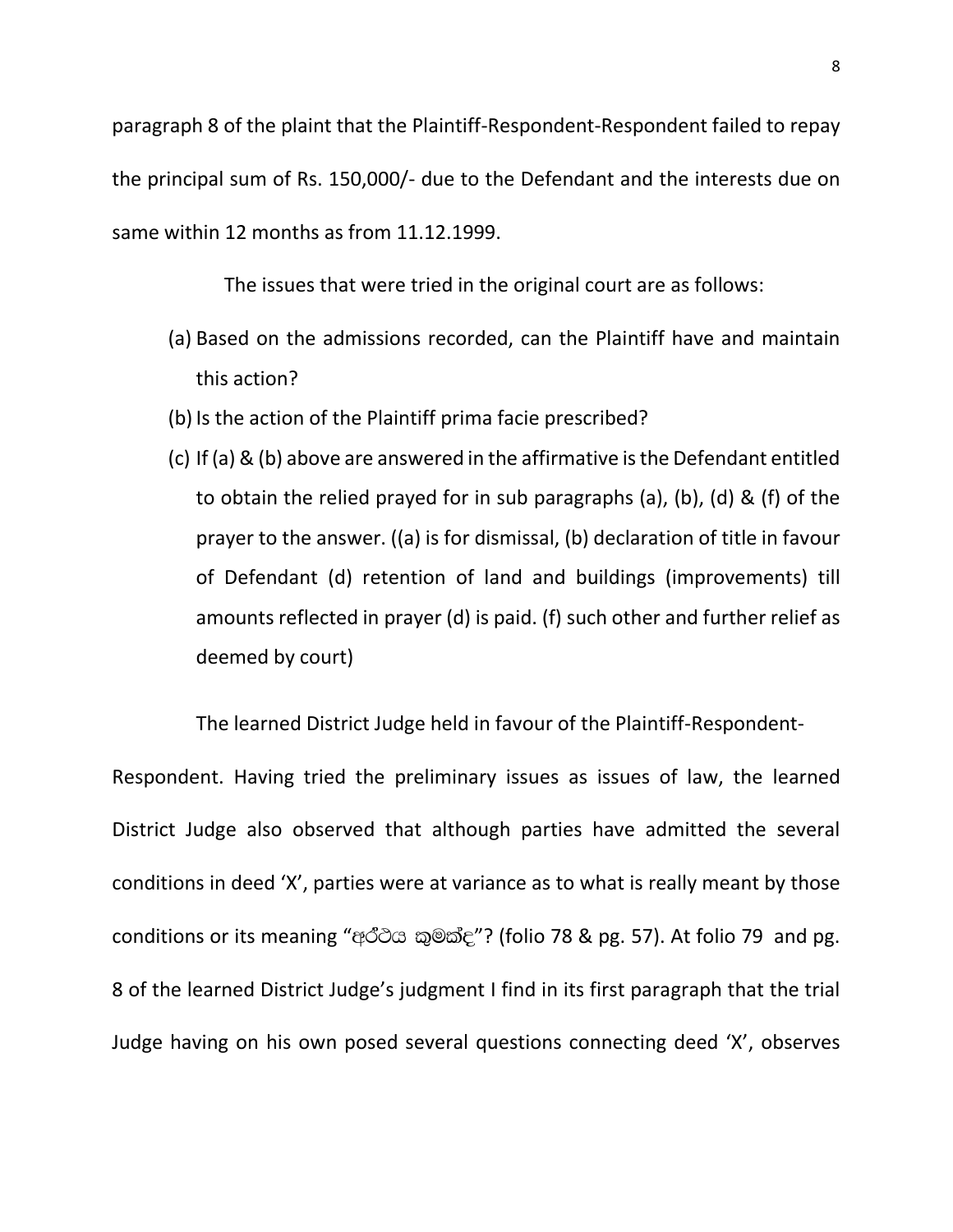that court cannot arrive at a conclusion based solely on question of law, and state it is improper to do so without a full trial of the case.

The trial Judge further elaborate on this point as follows:

එහෙයින්, පුර්ණ නඩු වහාගයකදී සාක්ෂි මෙහෙයවමකින් පසු හා එම සාක්ෂි, අදාල වය හැකි නීතිමය කරුණු සමග වශ්ලේෂණය කර සලකා බැලීමකින් තොරව, නුදෙක්ම මෙම නඩුවේ සටහන් කර ඇති පිලිගැනිමේ මත පමණක් පදනම්ම පැමණිලිකාරියට මෙම නඩුව පවරා පවත්වාගෙන යා හැක්කේ ද යන්නට හෙවත් 11 වන නීතිමය වසදිය යුතු පුශ්ණයට වත්තියේ වාසියට පිළිතුරු සැපයිමට නොහැකි බවට තීරණය කරම.

The learned High Court Judge in its judgment has held that issues No. 11, 12 & 13 would not dispose of the entire case before the District Court, but affirm the order of the learned District Judge. Both the Original Court and the Civil Appellate Court expressed the view that the case ought to proceed to trial. As observed above the learned District Judge seems to have realized the importance of hearing evidence, which decision he could have taken at the very outset. However we in the Apex Court cannot fault either court, on certain matters, as an open judicial mind need to be maintained at any stage of the case in the best interest of justice. Trial of issues of law to be tried initially is embodied in Section 147 of the Civil Procedure Code. It reads thus: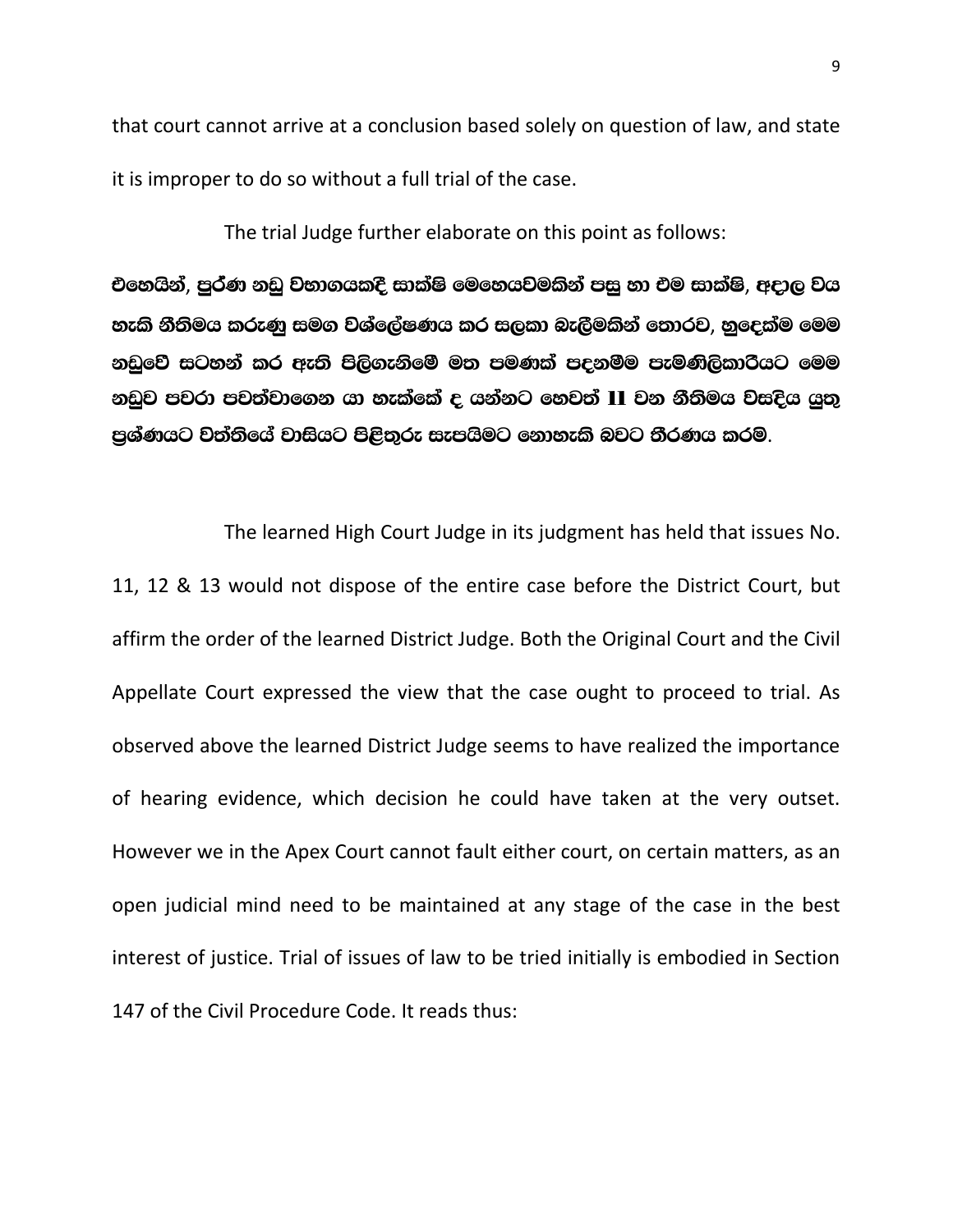When issues both of law and of fact arise in the same action, and the court is of opinion that the case may be disposed of on the issues of law only, it shall try those issues first, and for that purpose may, if it thinks fit, postpone the settlement of the issues of fact until after the issue of law have been determined.

I would prefer to consider some case law on the point although our courts have pronounced several judgments under Section 147 of the Code.

Courts have power to dismiss an action on an issue of law without recording any evidence. 15 NLR 389; to dispose of a case on a preliminary issue, it should be a pure question of law. As far as practical Judges of the original court should go through the entire trial and answer all issues 1994(3) SLR 11; in what manner the issues are to be tried is best left to the Original Court, and Appellate Courts ought to be slow to interfere 1997(3) SLR 202. Per Hector Yapa J. in Mohinudeen Vs. Lanka Bankuwa 2001(1) SLR 290. "Section 147 of the Code gives a wide discretion to the trial Judge, so that even if he has decided earlier to try an issue as a preliminary issue of law, it is open to him to decide such an issue later, if he is of the view that it cannot be decided without taking evidence".

In a case where questions of law are intricately tied up with questions of fact the trial court need to, as far as possible, go through the entire trial and answer all issues. A question of prescription could involve factual matters. As observed by the learned District Judge, even though the parties accept and agree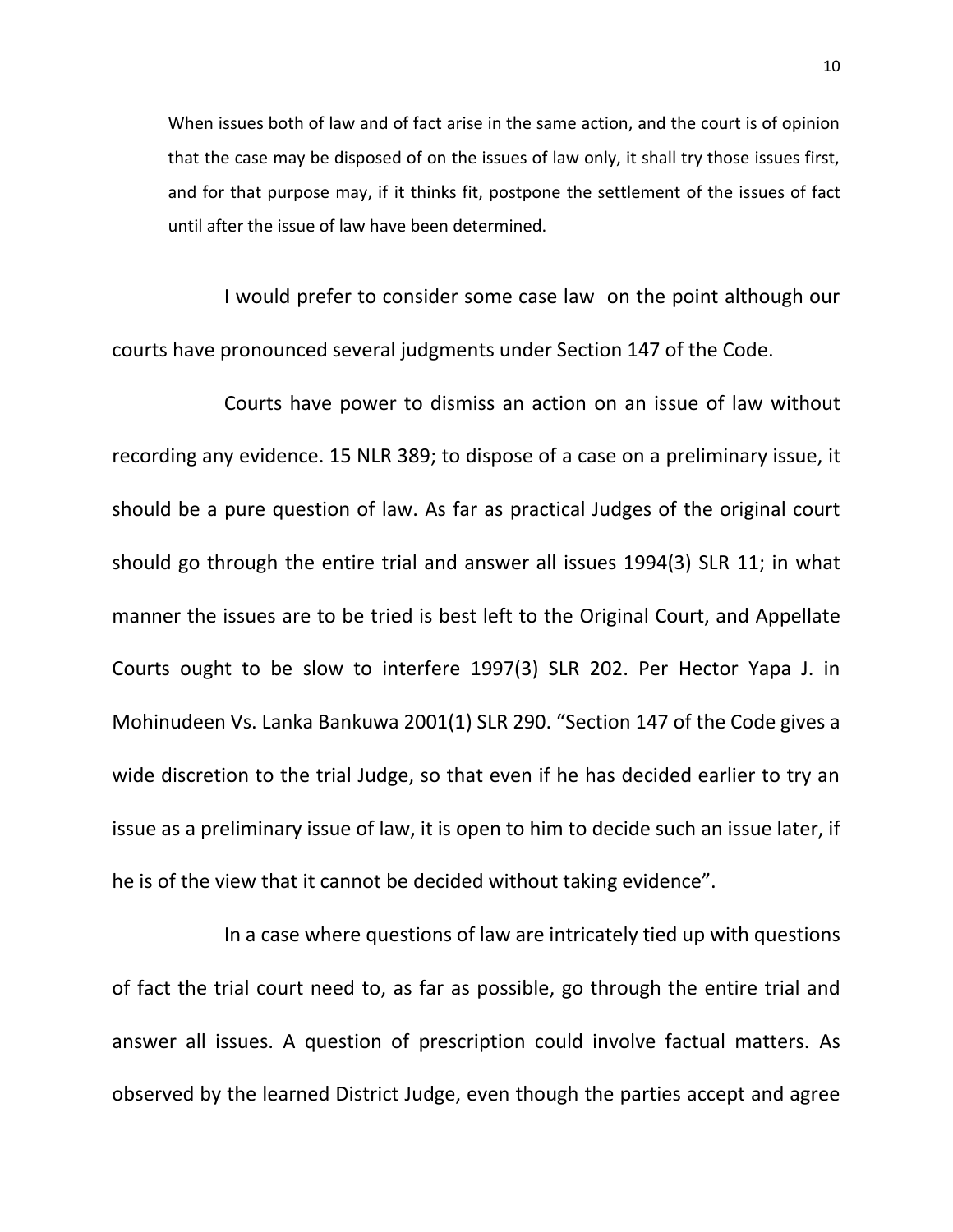to the condition in 'X', trial Judge states that parties are at variance as to what those conditions really mean. My attention has been drawn to condition No. 7 of 'X'. It states in the event of a breach of condition in deed 'X' parties could have recourse to a legal remedy, or enforceable through legal action.

Having perused both judgments of the District Court and the High Court, I would take the view that as stated by the learned District Judge this case ought to proceed to trial, but from the beginning. I do not think that based on admissions alone, issue Nos. 11, 12 & 13 could be tried as preliminary issues. An important issue based on prescription cannot be tried or should not be tried in the absence of ascertaining all the factual positions, in a case of this nature. It is so because deed 'X' though described as a promissory deed, it is in fact a conditional transfer. I would fortify my views based on the following principle of law gathered from case law.

It must be borne in mind that both parties to the suit, had willingly entered into deed marked 'X', and its terms and conditions must be strictly followed and applied.

## **Conditional Transfers-Promissory Deed-Agreement to re-convey**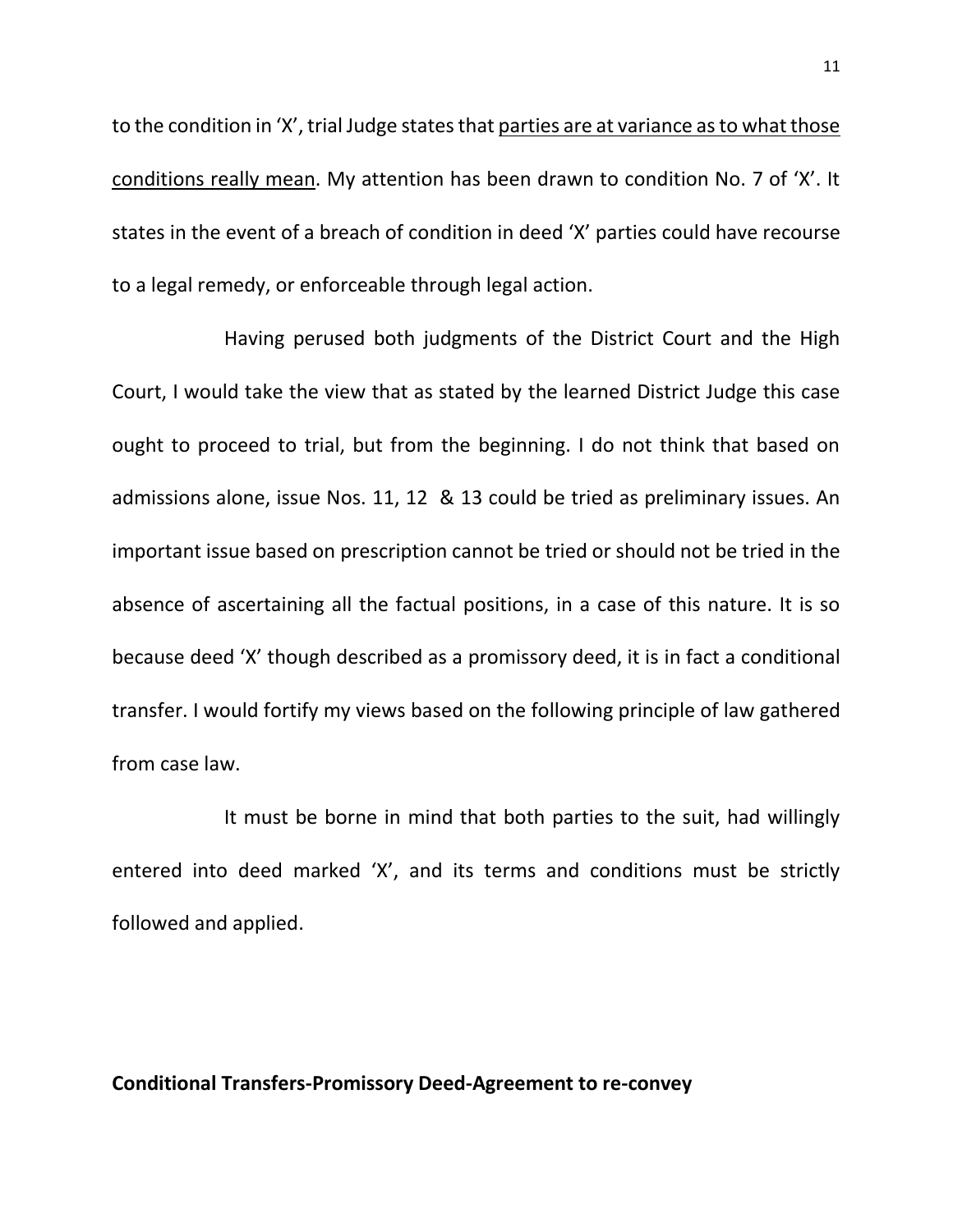If a deed absolute on the face of it contains an agreement to re-convey, conditions therein have to be complied with on time and time is of the essence of the contract. So said Gratiaen J. in Thambipillai v. Muthukumaraswamy 58 NLR 387

"Time is of the essence of the contract in contracts of this nature" Terms of the contract were unambiguous. P3 operated as an absolute transfer. But there were conditions such as repayment.

## At pg. 388

In due course, the plaintiff instituted this action claiming a conveyance of the land from the appellants on payment of the purchase price which was not however deposited in Court and is apparently not yet forthcoming. Time is of the essence of the contract in a *pactum de retrovendendo*, and the plaintiff's failure to tender the stipulated consideration within time is therefore fatal to his claim. The learned Judge took the view, however, that the transaction was in reality a mortgage and not a sale. I would reject this conclusion for the same reasons as those recorded in the recent judgments of my brother Sansoni and myself in Setuwa v. Ukku. Accordingly, there is no room for the application of the principle "once a mortgage, always a mortgage".

It is unnecessary to consider whether in any event the plaintiff could alone have exercised the option of repurchase. His claim fails *in limine*. owing to his omission to make a valid tender within the time fixed in P2. I would therefore set aside the judgment, under appeal and dismiss the plaintiff's action with costs (in favour of the appellants) in both Courts.

**So the unambiguous terms of the deed indicate that it is a sale subject to an agreement to re-convey.**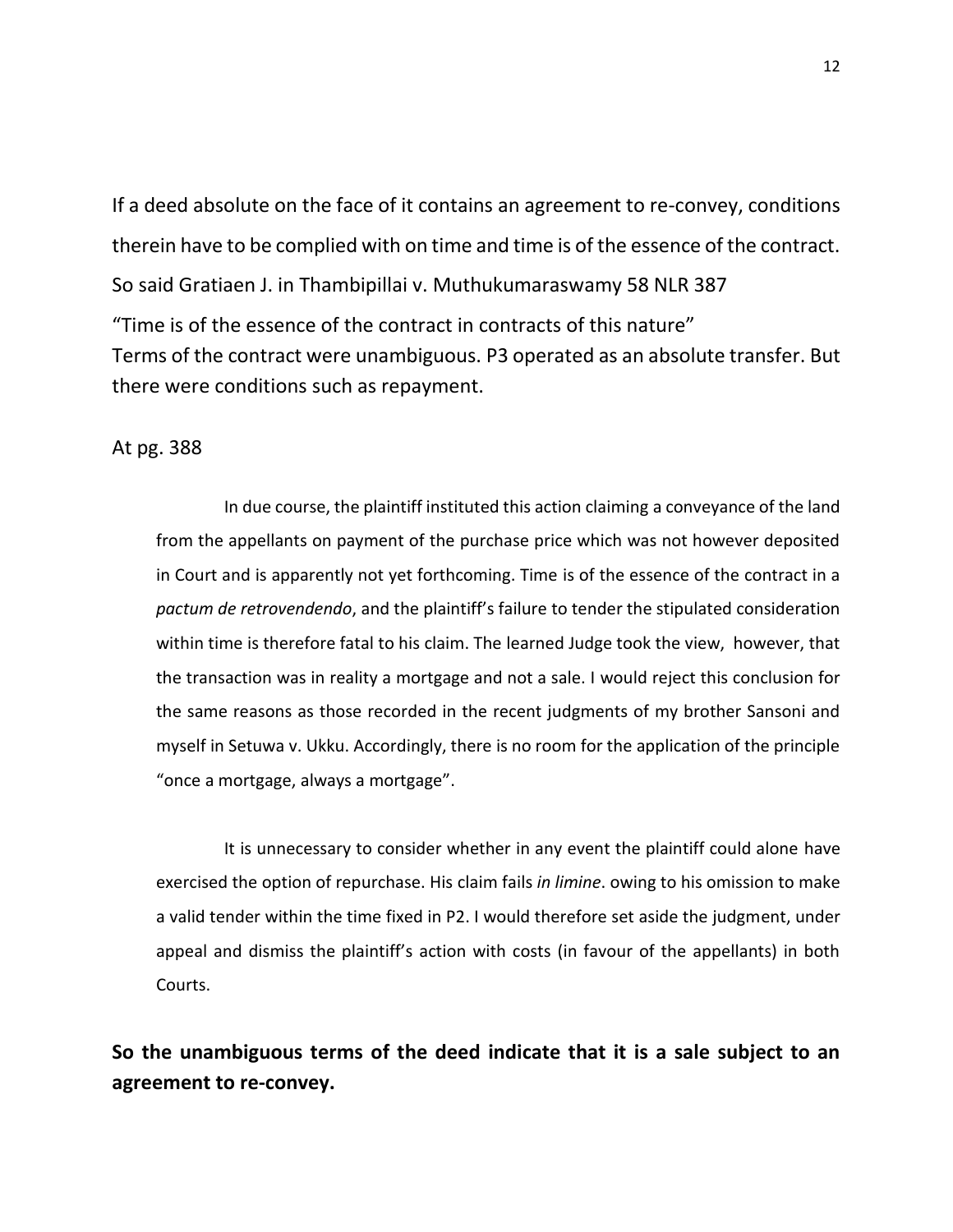The transferee must observe the conditions within the time stipulated.

The tender of the price within the time agreed upon constitutes a condition precedent to obtaining a re-conveyance.

One cannot claim a retransfer if he has not complied with the condition. Supposing he has failed to tender the money on time.

Conditional sale having the effect of passing title on the fulfilment of the conditions is well known to Roman Dutch Law 16 NLR at 147.

# *Velupillai Sanmugam and others v. Kathiravelu Thambiaiya,B.L.R. (1990) Vol.111 Part 1 p. 27 (SC).*

Notice compelled in Section 93 of the Trust Ordinance-Conditional transfer – Trust. **Held** that Dismissing the Appeal and affirming the judgment of the District Judge (per Bandaranayake J. with H.A.G. de Silva, J and Kulatunga, J agreeing):

- 1. The conclusion of the District Judge that the promissory note was invalid and hence insufficient to discharge liability on the conditional transfer was unimpeachable on the evidence;
- 2. The Court of Appeal was mistaken in coming to the view that the 'notice' contemplated in Section 3 of the Trusts Ordinance meant only notice of matters appearing on the face of the Registers and that knowledge gathered from other sources was irrelevant. Such a view is too restrictive and not a proper view of the Law.
- 3. Where the condition underlying the conditional transfer is not fulfilled the transferee becomes absolute owner in terms of the agreement of parties free from any obligation to re-transfer. No question of a trust arises in such a context as there was no existing contract.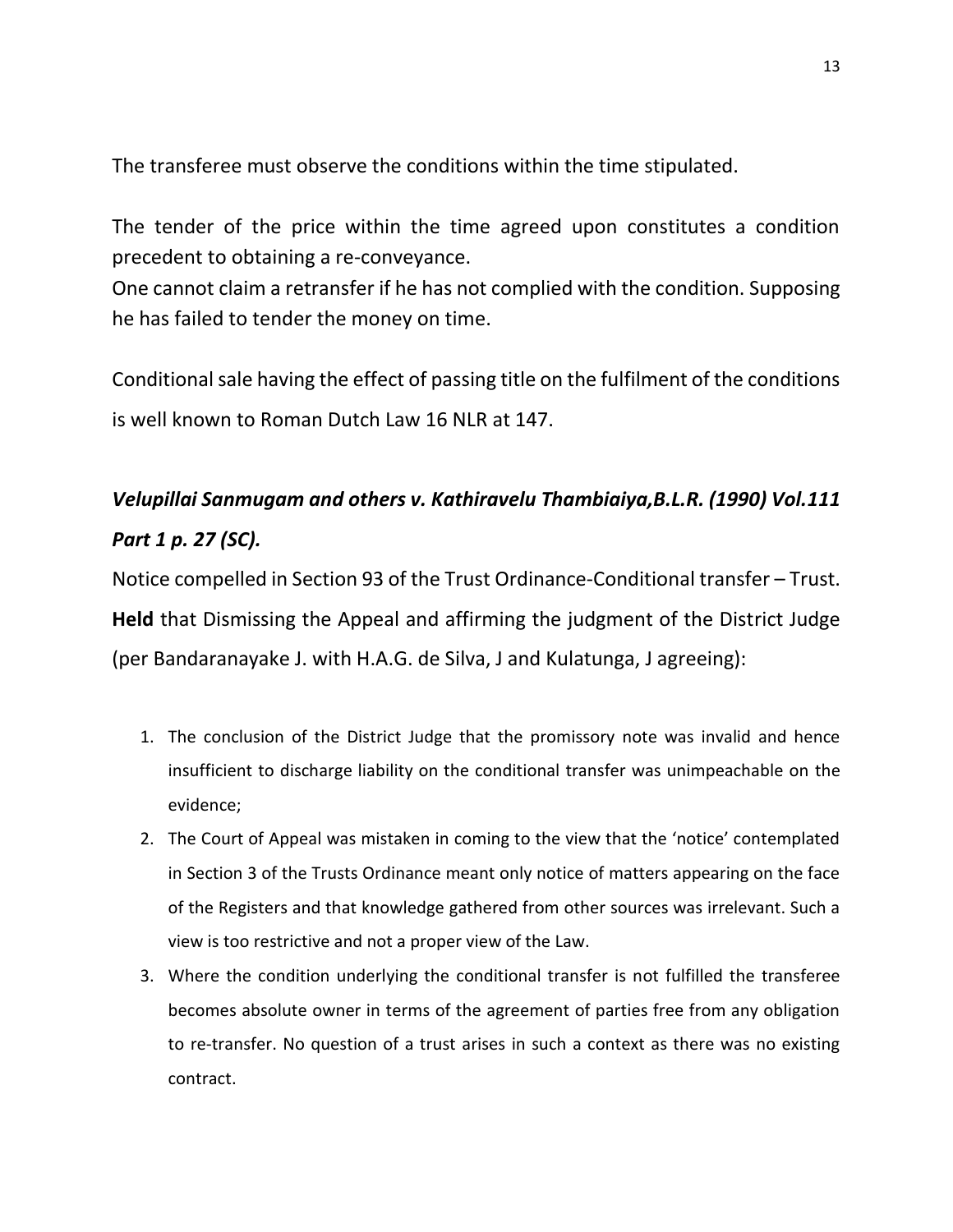## **Gnanasambandam v. Bin Adaham and Another, (1998) 2 SLR L.R. 305 (CA).**

Conditional transfer – Deed not signed by vendee – Rights to obtain retransfer.

## **Held** that

A deed of transfer of a land embodying a condition to retransfer on payment of the purchase price plus interest within five years binds the vendee to retransfer the land on being paid the purchase price and interest within the stipulated time although the vendee had not signed the deed.

The property was transferred with a condition attached to it. The condition cannot be disengaged from the property. The failure of the defendant-appellant to sign the deed does not entitle him to wriggle out of his obligation to retransfer. The obligation was intrinsic in the transfer itself.

If oral evidence is led there could be more clarity to the conditions contained in deed 'X'. Subject to the views expressed above it would be in the best interest of both parties to commence the trial from the beginning. In these circumstances I would set aside both judgments of the District Court and the High Court as per sub paragraphs (c) & (d) of the prayer to the petition of the Defendant-Petitioner-Petitioner, dated 13.09.2010, with a direction to commence trial de nova.

I would answer the questions of law (a) to (L) as follows: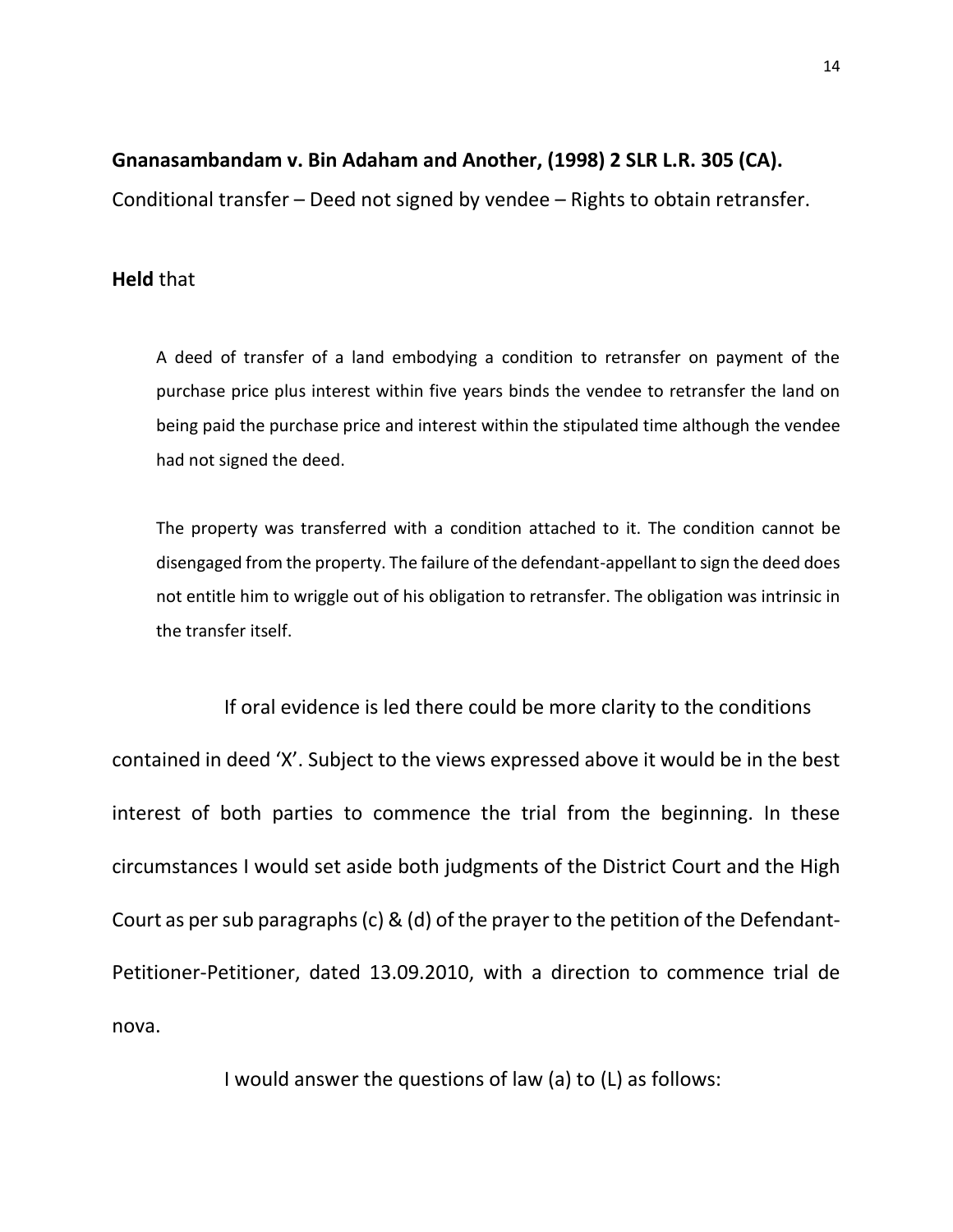- (a) No oral evidence led. Does not arise
- (b) Yes, but all necessary evidence need to be led.
- (c) Yes, to arrive at a final decision, but oral evidence should be led.
- (d) Yes, based on the limited material, but all necessary evidence need to be led.
- (e) Yes from the limited evidence, but all necessary evidence need to be led.
- (f) No
- (g) Yes, but merits of the case should be considered after leading all available evidence.
- (h) Nature of the case is such that all available material should be placed before court to consider the question of prescription.
- (i) Same as (h) above
- (j) Same as (h) above.
- (k) Same as (h) above
- (l) Same as (h) above

court.

Appeal allowed as above, subject to the directions given by this